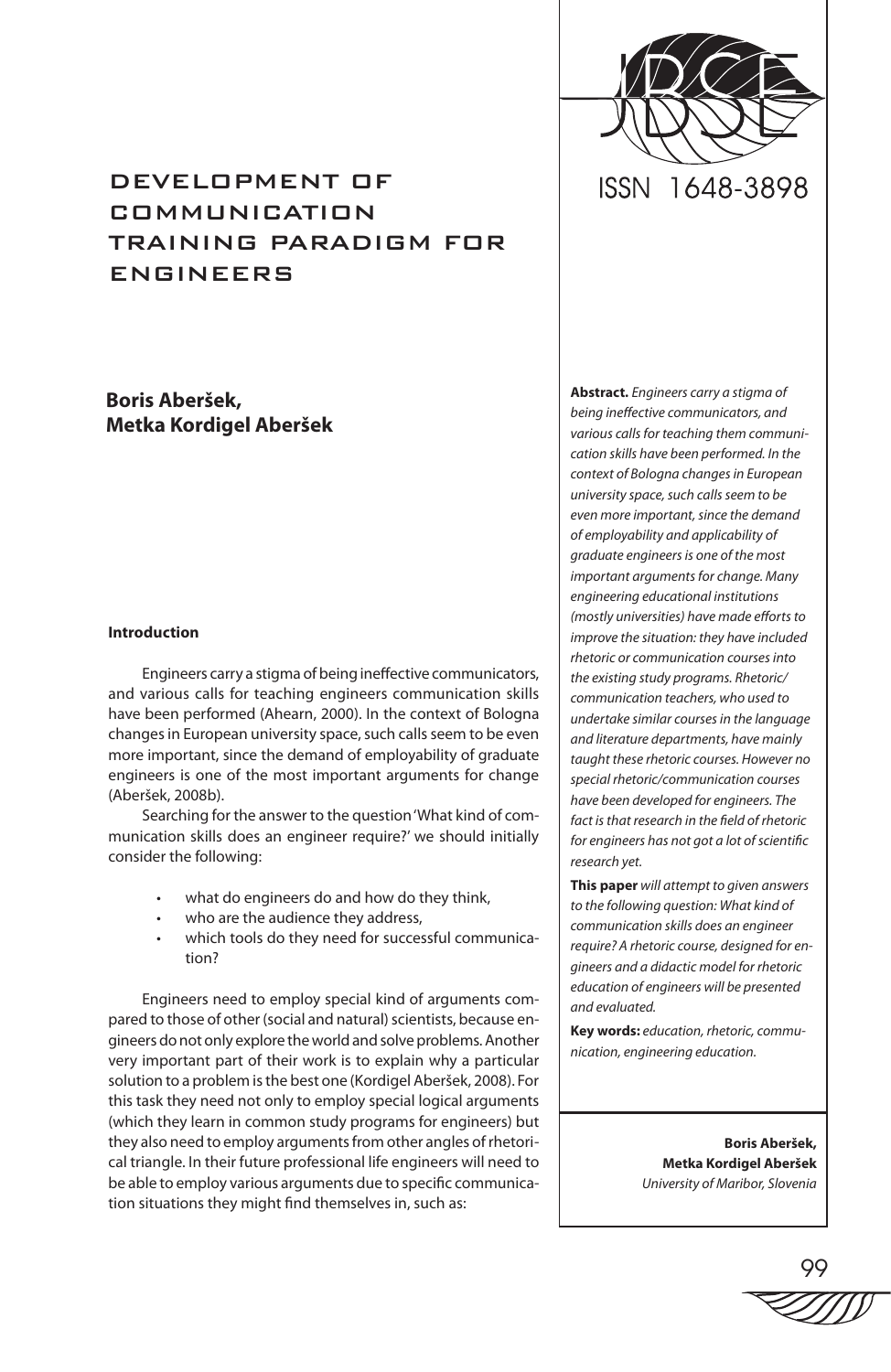- • communication amongst peers,
- communication with peers with less specific knowledge, who are going to become colleagues with equal level of knowledge (education),
- communication with investors/buyers of their solutions,
- communication with the public.

#### **Definition of the Problem: What Do Engineers Do and how Do Engineers Think?**

Initially, one could conclude that engineers do similar things as scientists. But a closer look at science shows that engineering is the most reliable route of discovering how the universe works (the truth about the universe). In comparison to scientists, engineers do not only discover how machines work. Their research is motivated since they are solving problems to meet human needs. In fact, we could say engineers seek optimal solutions to problems. According to Robinson (Robinson, 1998) none of the general definitions according to the Oxford English Dictionary (1989) or Encyclopedia Britannica (1997) are successful in finding a suitable rhetoric and communication curriculum for engineers since none of them explain how engineers think (Aberšek, 2008b). What can be added to express the intellectual root of engineering? He suggests the following: Engineering is also explaining why a particular solution to a problem is the best, because engineers also make judgments and provide explanations to justify their choices (Robinson, 1998; Davidson, 2005, Aberšek, 2004).

A key question in this context is: does engineering also provide a different way of thinking to the one of science? Such characterization of engineering thinking would reveal *what kind of argument or rhetoric is appropriate for explaining engineers' decisions.* A preliminary exploration of engineers' thinking was carried out in the UK and it provides us with some results (Robinson, 1998). It identified the central role of analogy in finding and justifying engineering solutions.

This exploration pointed out a basic engineering need for at least *two modes* of argument, and *these depend on what the word "best"* means in relation to a particular problem:

- In the case of certain problems, which we will term as "simple problems," the best means the solution, which can be proved optimal through mathematical analysis or other deductive reasoning.
- In the case of so-called "compound problems," it is not possible to find such an analytic optimum, and *the best* means the solution, which is judged as the most suitable tradeoff.

#### *What Kind of Argument is Appropriate for Explaining Engineering Decisions?*

In current university study programs, engineering students are taught both simple and compound problem solving, which serves them to explain a solution to a problem they had found. This problem solving is a valuable asset but the system fails on the account that engineers are not trained to employ arguments and to persuade others why their solution is the best one (Aberšek, 2003).

Rhetoric courses, which have been included in the EU engineering curricula lately, should solve this problem. The expectations are base upon the ancient rhetoric theories of Aristotle and Plato that promote the idea of the certainty of knowledge, in contrast to the Sophist idea that all is human and changeable ([Ackrill,](http://en.wikipedia.org/wiki/J._L._Ackrill) 2001, Frede, 1987). Rhetoric is about persuading others of your claims to knowledge or truth (Ahearn, 2000).

 Aristotle teaches us that a speaker's ability to persuade is based on how well the speaker appeals to his or her audience in three different areas: ethos (ethical appeals), pathos (emotional appeals), and logos (logical appeals) (Lewis, 1991*)*. These areas are what later rhetoricians have called the *Rhetorical Triangle: ethos, pathos logos*. Within the rhetorical triangle EQUILATERALITY is essential because its equal sides and angles illustrate the concept that all three appeals are equally important. Additionally, common rhetoric courses for engineers mostly forget to teach about the BALANCE of the logos, ethos and pathos. The dominance of one of the aspects (for instance logos) is likely to produce an argument

100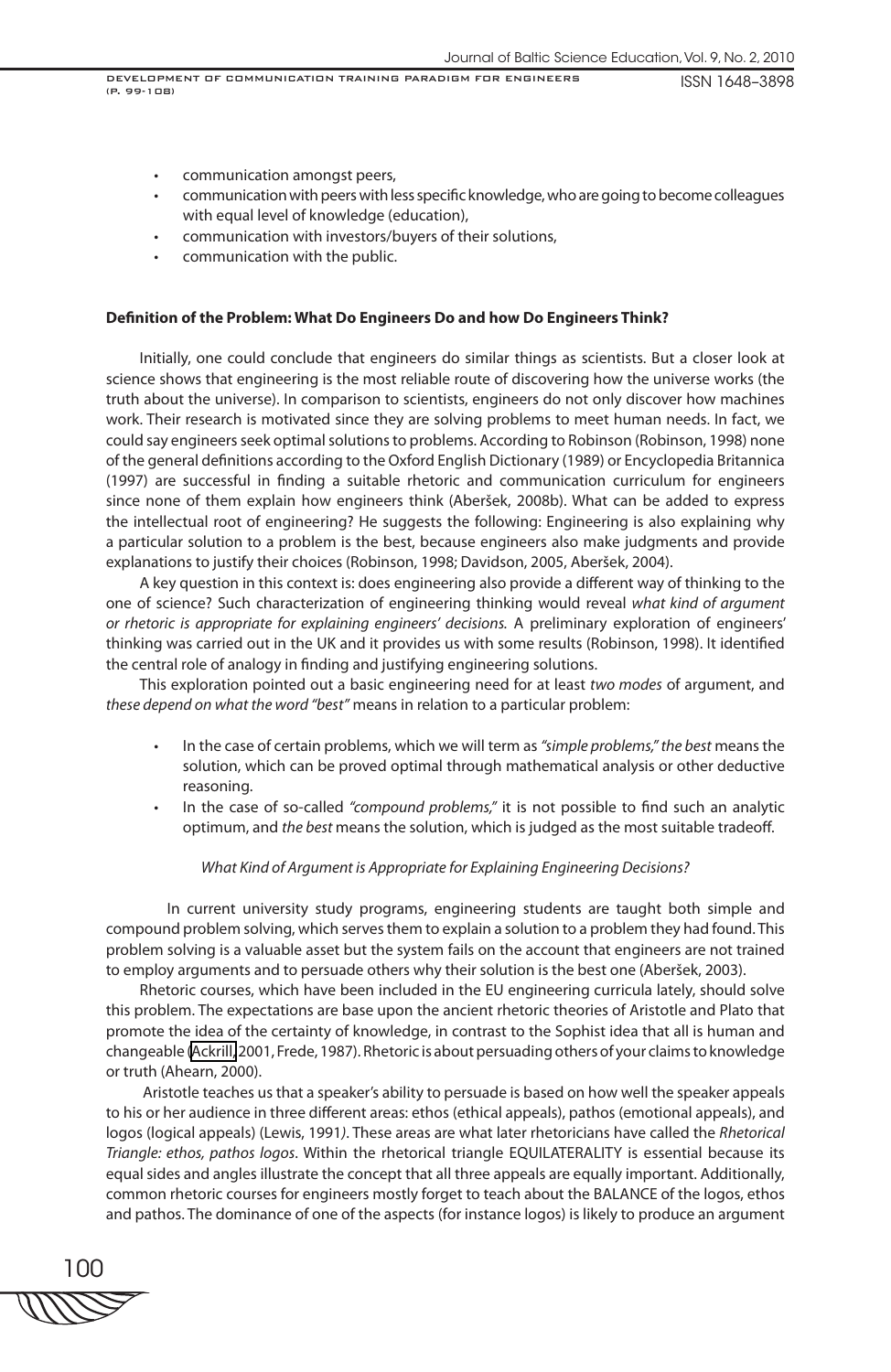ISSN 1648–3898

that the readers will either find unconvincing or they will simply stop reading (Bizzell, 2000).

At this point, the clear structure of the rhetorical triangle and its usage in engineers' arguments about why their solution to a problem is the best one, gets rather confusing. Classical rhetoric provides engineers with the wisdom audiences need (wish for) and must be integrated in the speech planning process. Nevertheless, engineers are hardly told how this integration should occur. What engineers need at this point is a strategy of involving the listener/reader in his speech and knowledge or rather providing them with the knowledge of how he functions. The firs step in this strategy is without a doubt the answer to the following question:

# *Who are the Audience in Engineer's Communication Situations?*

Most rhetoric courses divide engineers' future communication situations according to the criterion of channel and preparation of curricula for *engineers' writing and engineers' speaking* (mostly presentation). This is very good but certainly not good enough. A closer look at the process shows that the following have been overlooked:

- criterion of aim of the communication and
- criterion of addressee of communication.

Using the above criteria an engineering course should train engineers for at least four communication situations that they will encounter during their professional life:

- communication among peers (colleagues, scientific audience..., where merely logos is needed),
- communication with peers with less knowledge, who are going to become colleagues with equal levels of knowledge (education), where modified vocabulary is needed and beside arguments of logos also arguments of ethos and pathos must be used,
- communication with investors/buyers of their solutions, where equal part of logos, ethos and pathos are needed while ethos is the most important, and
- communication with public audience, where pathos is even more important than arguments from the field of logos.

The above communication situations differ according to audience (addressee) and according to aim of communication. And these communication situations can occur via oral (speaking - listening) channel and written (writing - reading) channel (Aberšek, 2003).

# **Example of Subject Specification for Subject Technology of Communication**

In 2001 the Faculty of Mechanical Engineering offered a course of *Communication, Rhetoric and Public Appearance* as a part of a regular study program for our students (Aberšek, 2003, Aberšek, 2008a). The subject specification is shown in Figure 1. The most innovative theme of this course was writing and presenting a paper for the Student Conference. On the basis of this positive experience a similar course was also introduced at the Faculty of Natural Science and Mathematics with the Bologna renovation of study programs few years later.

101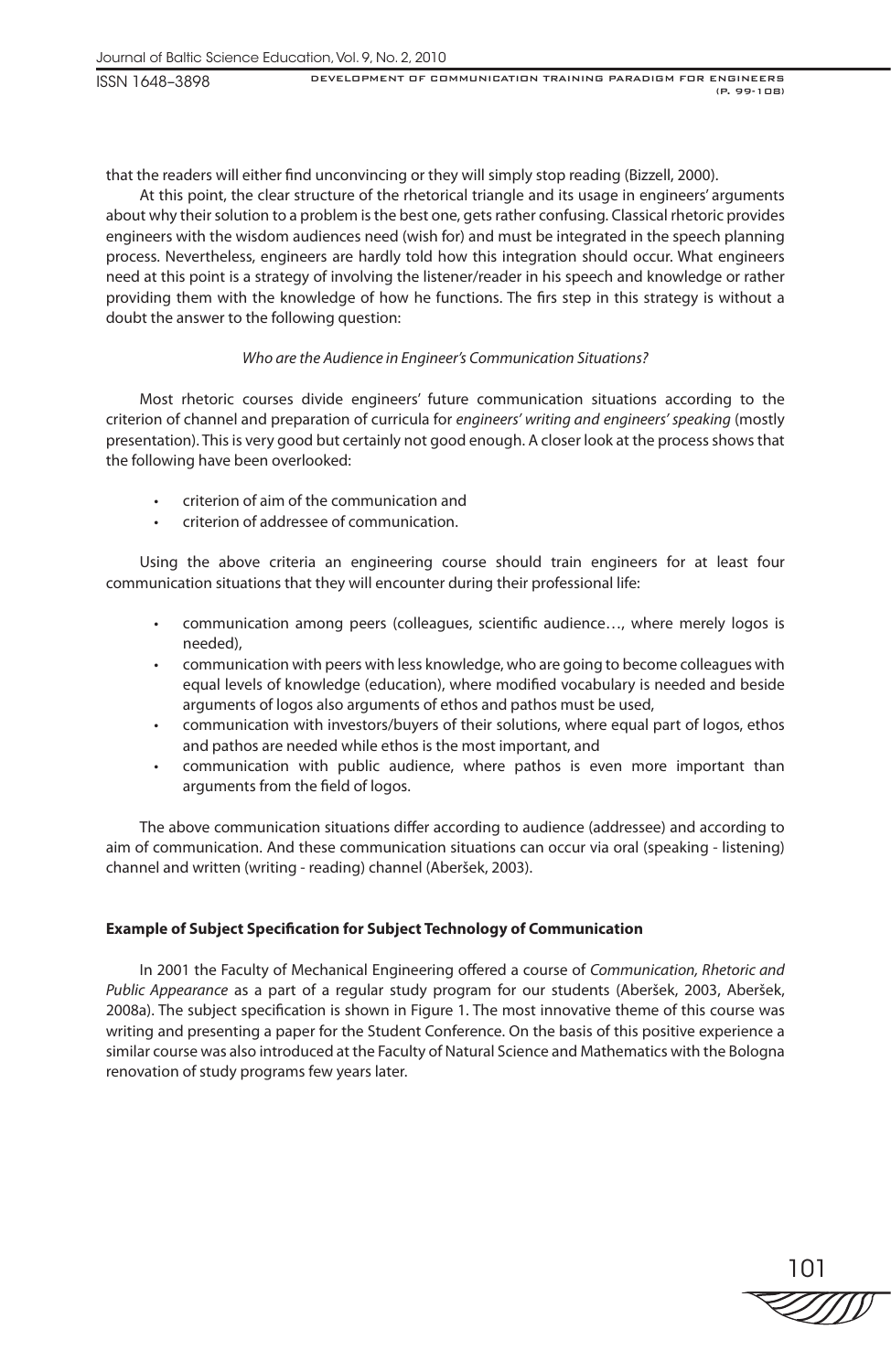ISSN 1648–3898 DEVELOPMENT OF COMMUNICATION TRAINING PARADIGM FOR ENGINEERS (P. 99-108)

### **SUBJECT SPECIFICATION**

Subject Title: Technology of Communication

| Study program                 |         | <b>Study field</b> |          | Year       |               | <b>Semester</b> |
|-------------------------------|---------|--------------------|----------|------------|---------------|-----------------|
| <b>Mechanical Engineering</b> |         | All                | 3        |            | Winter        |                 |
| Lectures                      | Seminar | Tutorial           | Lab work | Field work | Individ, work | <b>ECTS</b>     |
| 30                            | 15      | 45                 |          |            | 90            | 6               |
|                               |         |                    |          |            |               |                 |

### Prerequisites:

No prerequisites

#### Content (Syllabus outline):

#### **Lectures:**

- **Rhetoric**
- History of rhetoric
- **Argumentation**
- Motivation/Manipulation
- Modern rhetorical samples
- **Communication**
- Participants and circumstances of communication
- Principles of successful communication
- Verbal and non-verbal communication
- Communication in engineer's life
- Speaking/listening communication
- How to explain?
- How to ask a question to initiate thinking and discussion?
- How to give homework and how to motivate?
- Communication in written channel
- How to form personal records?
- How to form internal reports?
- How to write instructions?
- How to write a presentation?
- How to use presentation tools and visual media?

#### **Seminar work:**

Seminar work is intended for practical student work (Student conference).

**Tutorials:**

In the frame of tutorials students strengthen adopted knowledge.

### Objectives:

The aim of the course is to develop communication competence: to develop skills for successful communication with a group or a single person, via thinking-listening and reading channel.

Intended learning outcomes:

#### **Knowledge and understanding:**

Students will understand the meaning of communication competence in Slovene language for achieving aims in their professional and personal life.

- They will gain knowledge and skills needed for successful and quick use of professional literature and current informational sources and they will possess skills to transfer these knowledge.
- They will learn to use communication techniques in dialogue.
- They will develop skills needed for presenting their professional work via written and oral channel.

102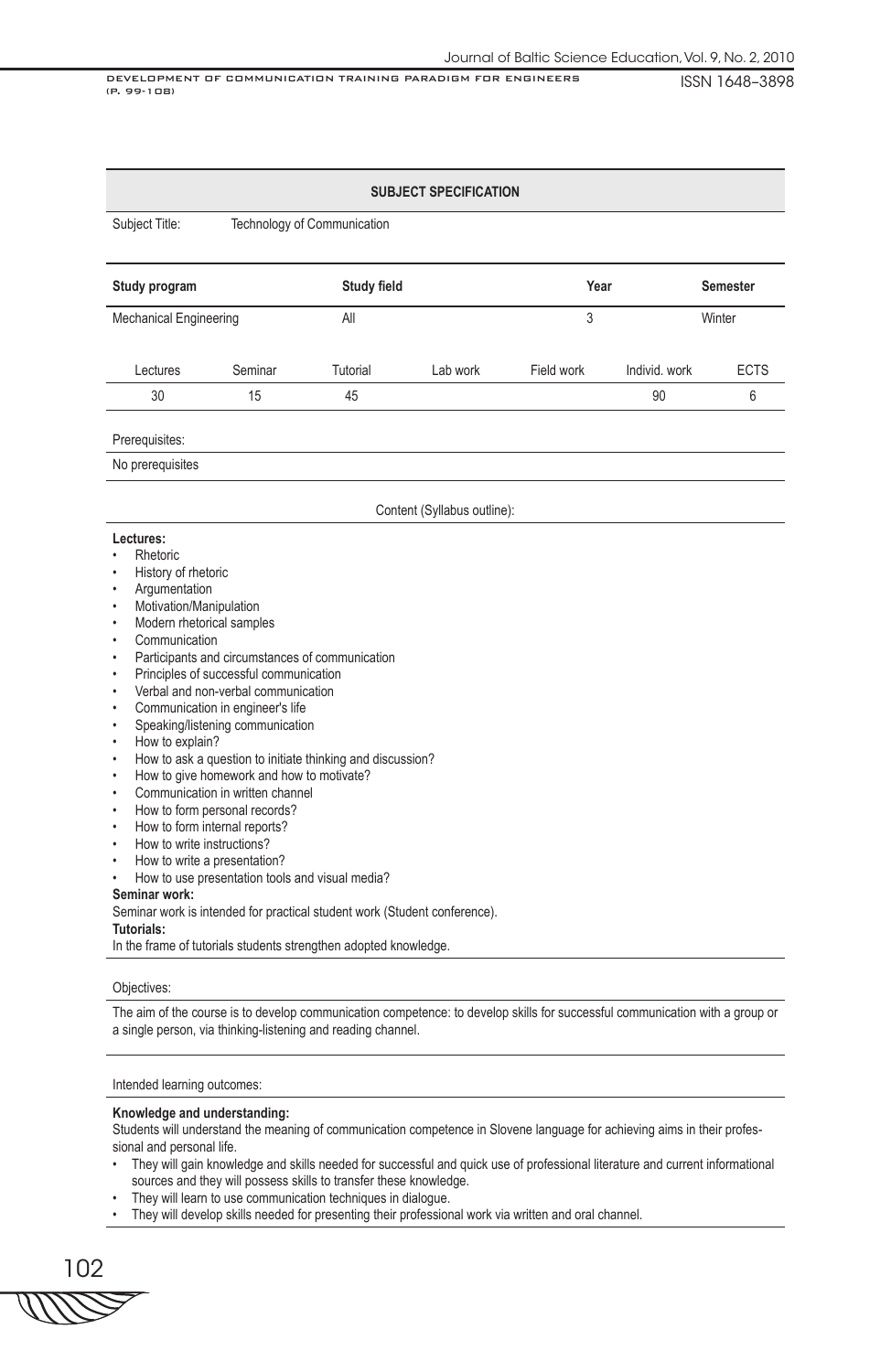ISSN 1648–3898

### **Transferable/Key skills and other attributes:**

Communication skills, competence of using professional literature, competence of using ICT

### **Teaching and learning methods:**

- frontal lectures,
- work in small groups;
- seminar work and presentation (Students conference),
- discussion in electronic forums.
- e-learning.

# **Figure 1. Technology of communication – subject specification.**

# **Methodology of Research**

As we have shown, traditional rhetoric courses are not very appropriate for engineers. In our course we introduced and assessed a new method designed for rhetoric and communication training for engineers. We placed the rhetoric course students into a quasi-real communication situation: a student scientific conference. The aim was to check the suitability of a new rhetorical didactic method by means of a student conference for students of engineering.

For this purpose two questionnaires for the students have been prepared, see Figure 2. Questionnaires were almost identical, (we changed only the tense – from future to past in the second one). They were used at the beginning of the course, to find out the rhetorical pre-knowledge, and after the conference, for evaluation of students' new rhetorical knowledge and consequently their progress. Before the final presentation at the conference a brief self-evaluation by the students themselves had been performed. A self-evaluation checks list was prepared (Figure 3). This checklist was later used as a checklist for observation and evaluation of students' performances at the conference by a team of expert evaluators.

# **QUESTIONNAIRE FOR THE STUDENTS FOR PRESENTATION OF THE PAPER AT THE CONFERENCE**

# **ETHOS**

- 1. Which rhetorical methods could you use for increasing your personal image?
- 2. Which rhetorical methods could you use for presenting yourself as a rhetorical expert?
- 3. Which rhetorical methods could you use for convincing the audience that you are trustworthy?

# **PATHOS**

- 1. Which rhetorical methods could you use when taking into consideration the emotion of the audience (anger, sadness, anxiety…?)
- 2. What should you say or show to the audience, to confirm the way your arguments are connected with their life?
- 3. In your presentation, would you chose to introduce a joke or an anecdote (Explain why!)
- 4. Could you use the argumentation and persuasion techniques from commercial propaganda? (If yes explain which one, if no – explain why not!)

# **LOGOS**

- 1. In your presentation you will incorporate a lot of facts; it will support the "base idea". (If yes which one, what kind? if  $no - why?)$
- 2. Should you use the citations of authority on the subject, which will support your idea?
- 3. Will you take into account that audience has enough professional knowledge?
- 4. How will you analyse the audience?
- 5. Will you use scientific terminology? (If yes explain where; if no explain were!)
- 6. Will you use the professional visuals?
- 7. Will you use professional samples for scientific presentation? (If yes where? if no why not?)

# **Figure 2. Questionnaire for the students.**

103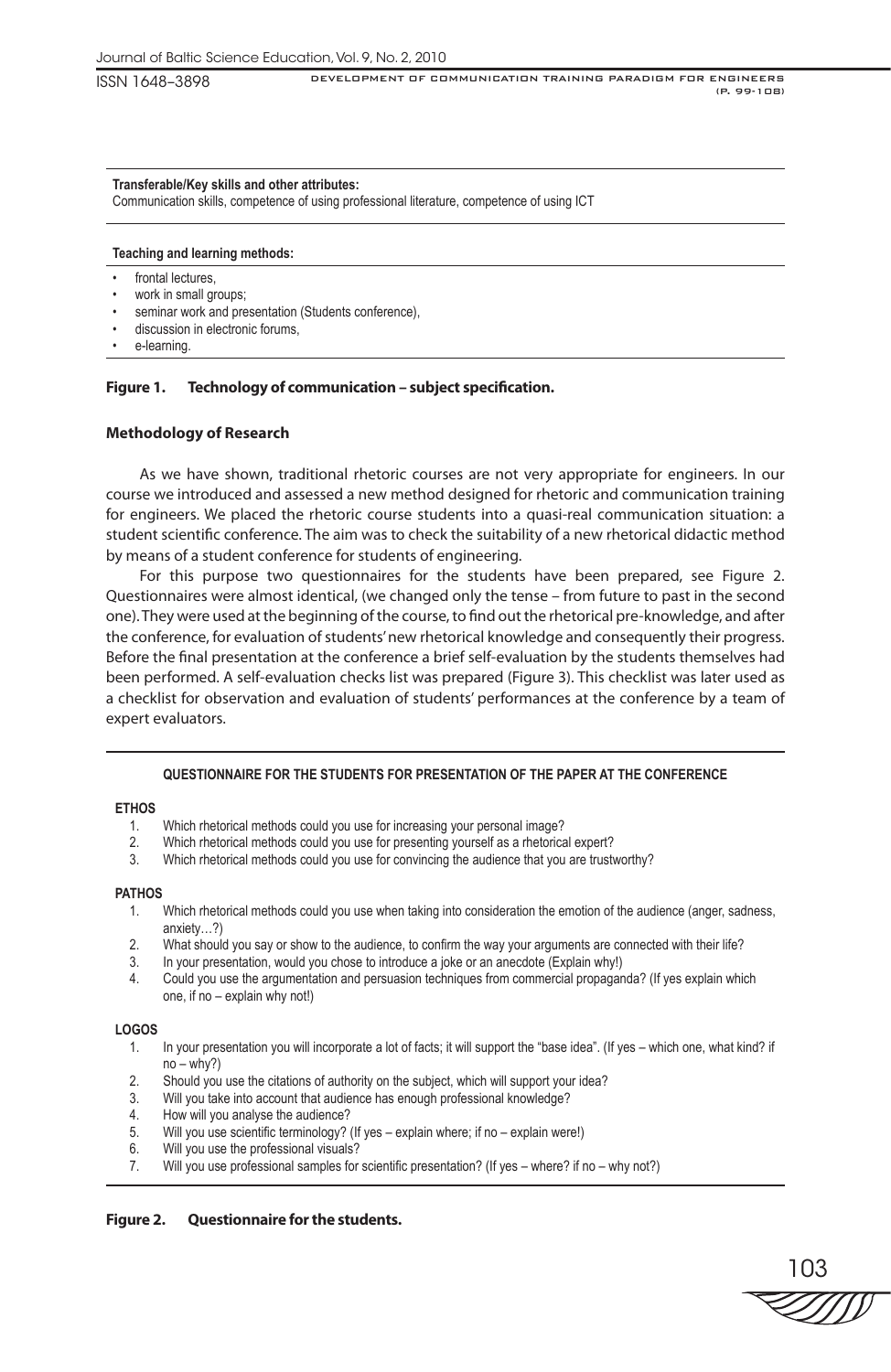ISSN 1648–3898 DEVELOPMENT OF COMMUNICATION TRAINING PARADIGM FOR ENGINEERS (P. 99-108)

### **REMINDER/CHECK LIST FOR STUDENTS FOR PRESENTATION AT THE CONFERENCE**

What kind of argument or rhetoric was appropriate for explaining my (engineering) decisions, to explain why my solution is the best?

| Before the process of preparing my presentation, I considered the newly acquired knowledge from the rhetoric<br>course: »It is not enough to find the best solution and write it down, I must persuade others that my solution is<br>the best!«                                                                                                                                                                           | Yes<br>$\Box$<br>No.<br>$\Box$<br>Partly $\Box$ |
|---------------------------------------------------------------------------------------------------------------------------------------------------------------------------------------------------------------------------------------------------------------------------------------------------------------------------------------------------------------------------------------------------------------------------|-------------------------------------------------|
| In preparing the text for my presentations I was considering the aim of my presentation and the needs<br>$\bullet$<br>of my audience.<br>I was aware of the necessity to consider the rhetorical triangle and the balance of ethos, pathos and<br>$\bullet$<br>logos arguments in my presentation                                                                                                                         | $\Box$<br>$\Box$                                |
| <b>Logos</b> (use effective arguments)<br>I included enough facts and other supporting details<br>$\bullet$<br>I used testimonials from secondary sources,<br>$\bullet$<br>I demonstrated caution in choosing and considering evidence.<br>$\bullet$                                                                                                                                                                      | $\Box$<br>п<br>$\Box$                           |
| <b>Ethos</b> (refers to the writer's »ethical appeal, « that is, how well the writer presents himself)<br>I used rhetorical strategies to make myself knowledgeable and reasonable.<br>٠<br>I used rhetorical strategies to make me seem trustworthy.<br>$\bullet$                                                                                                                                                        | □<br>$\Box$                                     |
| <b>Pathos</b> (refers to the argument's »emotional appeals«)<br>I used rhetorical strategies to make my argument »matter« to readers.<br>$\bullet$<br>I used knowledge of strategies I know from advertisements<br>$\bullet$<br>I offered an anecdote<br>$\bullet$<br>I used rhetorical strategies to appeal to readers' emotions—feelings of sadness, pride, fear, being<br>٠<br>young, anger, patriotism, love, justice | $\Box$<br>$\Box$<br>п<br>□                      |

# **Figure 3. Check list for students' self-evaluation and check list for the evaluation team ("I" has been replaced by "he/she").**

Methodologies used for the examination of the results, i.e. students' communication progress, were a case study and triangulation methods (Abbas, 2003). We have chosen these methods, because they are in-depth approaches, useful to observe and evaluate a particular program or project or setting (Lichtman, 2009).

The effectiveness of the *student conference as a didactic approach for teaching rhetoric to future engineers* was assessed by triangulation, a combination of methodologies in the study of the same phenomenon (Denzin, 2006), where accuracy of judgments can be improved by collecting different kind of data bearing of the same phenomenon, in our case the student conference. The purpose of triangulation in qualitative research is to increase the credibility and validity of results:

- 1. The research designed for the case study explored *student performances* at the student conference. To do this, data was gathered through observation of students. And how was this carried out? A group of three evaluators (professor of rhetoric from the language department, professor of engineering and professor-course leader) observed students' presentations at the conference and evaluated them on the basis of the pre-prepared evaluation sheet, a checklist for the evaluation team. (Figure 3).
- 2. Material prepared by students for the conference (the written papers and power-point presentations) was analyzed and evaluated by the course leader from the point of view of proper usage of rhetorical triangle arguments and other rhetorical means that the students were introduced to during the rhetoric course.
- 3. Students' rhetorical progress and the effectiveness of student conference as a didactical method were also evaluated by means of comparison of results of students' rhetorical knowledge and rhetorical metacognition, shown in the pre and post-questionnaire answers (before educational intervention and after students conference - Figure 2)

104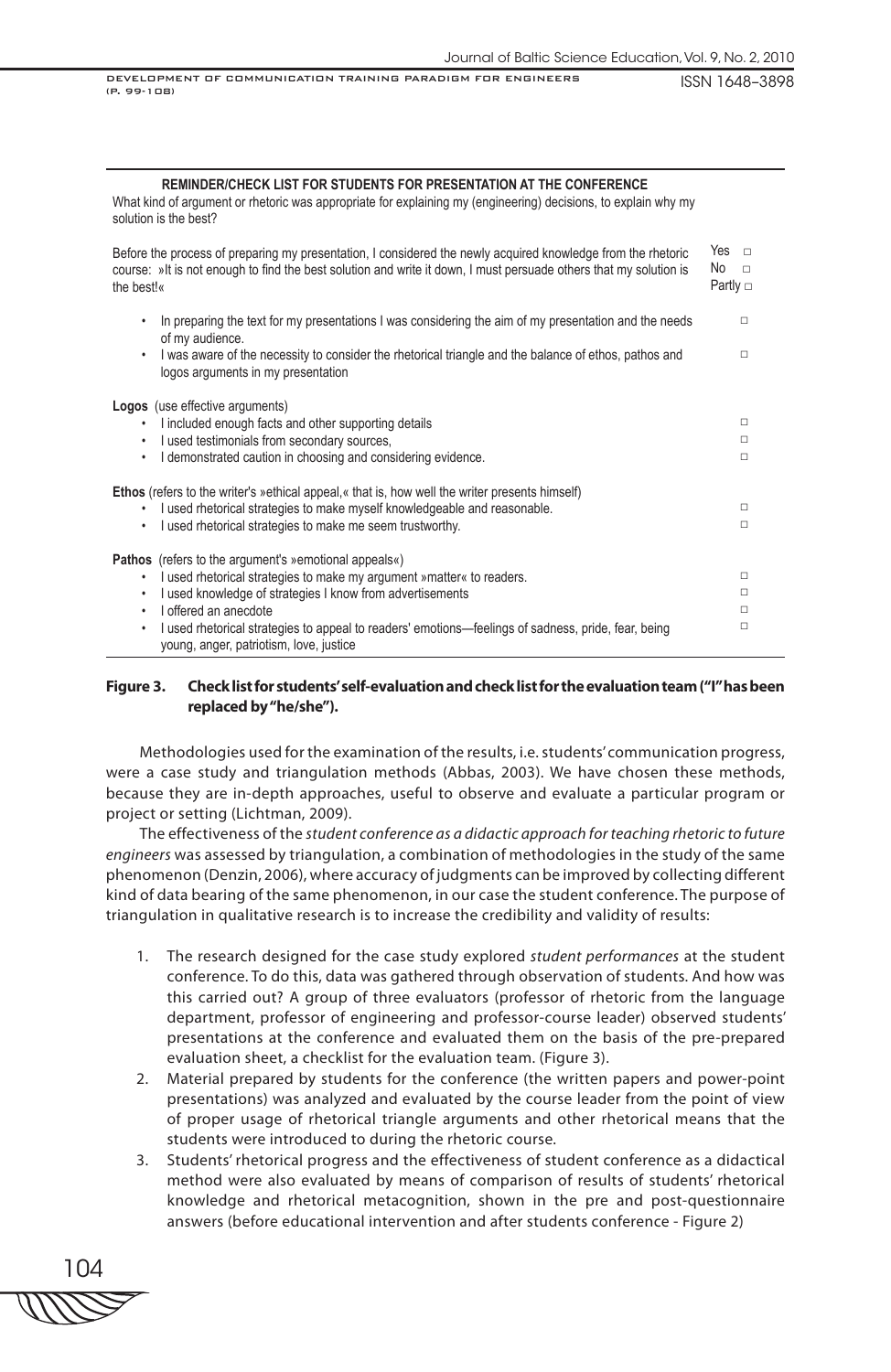ISSN 1648–3898

### *Setting and Participants*

This course took place at the University of Maribor - Faculty for Mechanical Engineering and involved 7th semester students of the university program *Mechanical Engineering and Mechatronic*. 35 students selected the course as a free selective subject, which means the participants had shown some previous interest in improving their rhetoric and communication skills.

### *The Role of the Researcher*

The role of the researcher and assistant researcher was to design and perform a course the course and the evaluation of the course, to prepare a pre-test and post-test of rhetoric knowledge and tools for external evaluation and students self-evaluation, to organize the student conference, and to instruct external evaluators about the criteria of assessment and to evaluate the data.

### *Student's Conference*

We placed the students of the rhetoric course into a quasi-real communication situation: we declared at the very beginning of the course that we are preparing for the student scientific conference. Now students were confronted with the problem: the majority of them dislike speaking publicly, the majority of them have a great fear of such situations, and their perception of themselves is "the image of a non-speaker". They don't believe something could really be done to improve it.

In the second instance we offered the solution**:** the curriculum of our rhetoric course. We announced, we would, step by step, gain the knowledge and skills, needed to successfully prepare a scientific paper and to successfully present a paper. At the end of the semester we performed a student conference and assessed the rhetoric skills of the participants. We also asked the students to make a self-evaluation of their performance at the conference - which was designed on the basis of the questionnaire about the rhetoric triangle and its use they filled in at the beginning of the course (Aberšek, 2010).

### **Results of Research**

The assessment of the students' performance at the conference was carried out by a team consisting of three specialists, a professor of engineering, a professor who performed the rhetoric course for the students and a language and communication professor from the language department, and it showed good rhetorical results. The team observed and evaluated students' presentations on the basis of a checklist and evaluated the presence or the absence of usage of rhetorical triangle arguments. The results of this evaluation were very encouraging. The structure of students' performance was accurately balanced between logos, ethos and pathos. In their presentations students showed concerns about the addressee of the presentations, showed the right amount of visual support of their message and also showed a good level of using proper and convincing body language.

Also the analysis and evaluation of material prepared by the students for the conference (the written papers and power-point presentations) of the introduced science topics, performed by a course leader, showed good results. From the point of view of proper usage of rhetorical triangle arguments a good balance was observed. Papers showed a good relationship between logos, ethos and pathos. Logos arguments included enough facts and other supporting details; students used testimonials from secondary sources and demonstrated carefulness in choosing and considering evidence. Students' papers and power point presentations contained enough rhetorical strategies to make a speaker appear knowledgeable and well understood by the audience (ethos) and also

105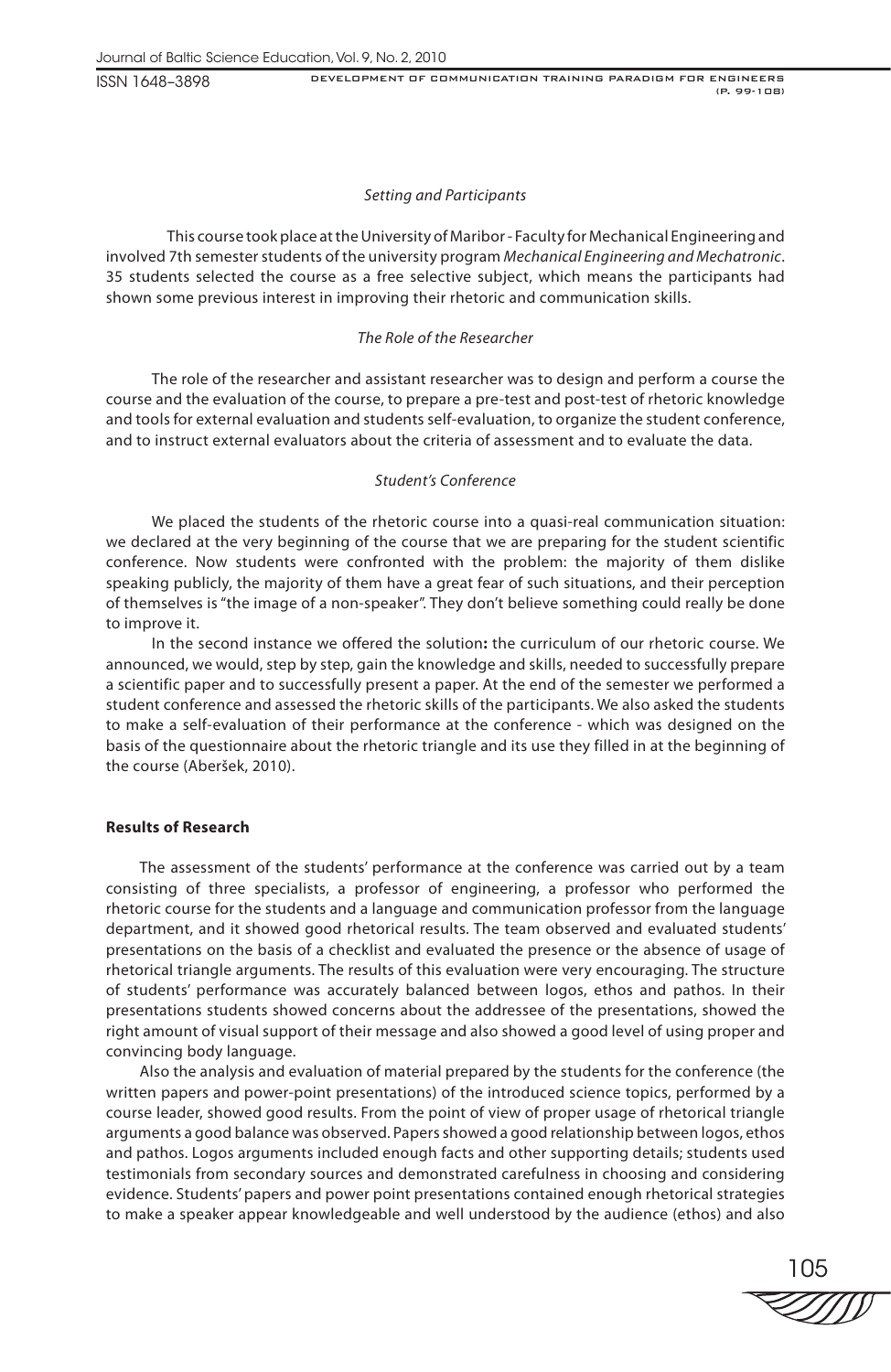DEVELOPMENT OF COMMUNICATION TRAINING PARADIGM FOR ENGINEERS (P. 99-108)

ISSN 1648–3898

rhetorical strategies to make authors' arguments "matter" to readers (pathos). Throughout this process students used rhetorical means and samples they have been introduced to during the rhetoric course.

A comparison of the results of the pre-course questionnaire about the rhetorical triangle and its use, and post conference self-evaluation of the students, also shows a remarkable progress in students' rhetoric knowledge.

At the beginning of the course students hardly had an idea that **ethos** refers to the writer's "ethical appeal," that is, how well the speaker presents himself. After attending the course and after the conference, their answers to this question were much more relevant. Students underlined the importance of eye contact with their listeners, they mentioned, they spoke fluently, without "looking" at the power point presentation on the screen of their computer or on the wall, they would use proper body language (and underlined the importance of hands in that context). Students knew, it would be very useful to mention, they have had experience in solving particular problems, they were talking about, and that it would be also useful to show, how they possess general knowledge about the world we live in, such as world economic crisis, high fuel prices, etc...

At the beginning of the course students hardly had an idea that **pathos** arguments refer to the "emotional appeals". They answered with great suspicion and distrust: "Using anecdotes is not professional!" and "I would never use tricks form advertising because my listeners would immediately know that I am being dishonest!" or "No, I am not selling washing powder. I am selling my project!"

After participating on the course and after the conference, their answers to this question were also improved: "I showed some pictures, which could be from every day life of my audience!", "I used a case from a film that a lot of them have seen", "I showed a possible future of my audience!", "I used phrases such as "we all know..." or "our way of life" or "we will all have to adapt!". After the conference the knowledge collected from product managers and product promoters also seemed more useful: "If I would want to sell my project, I would use strategies from advertising companies. In that case, I would try to convince the audience to invest in my project." "I told the audience about the advantages of my solution!", "I would use that strategy, if the aim of my presentation would be the promotion of my product."

In the case of **logos,** the statements of the students before the beginning of the course and after participation in the course and conference did not change as much as in the case of ethos end pathos. The reason being that their ideas of arguments needed for good presentations were adequate before starting the course. Their study programs equipped them with the logos argumentation already.

They knew they have to include scientific facts and other supporting details to back up their claims before the course and they included them into their presentation, they used testimonials from secondary sources, they demonstrated caution in choosing and considering evidence, they used the relevant (terminological) vocabulary, and they used the professional visual code. The only significant difference was knowledge about rhetorical samples (scientific article, project proposal, assessment report...). Before the course hardy anybody knew these samples but after the conference in self-evaluation the students pointed out that they used those communication samples and relayed on the fact that their audience would be familiar with them.

### **Conclusion**

There is no doubt: engineers need communication skills and they must be trained for them. They need special kind of logical argumentation, because engineers do not only explore the world and solve problems - the important part of their work is to explain, why a particular solution to a problem is the best one. For this task they need not only special logical arguments (which they

106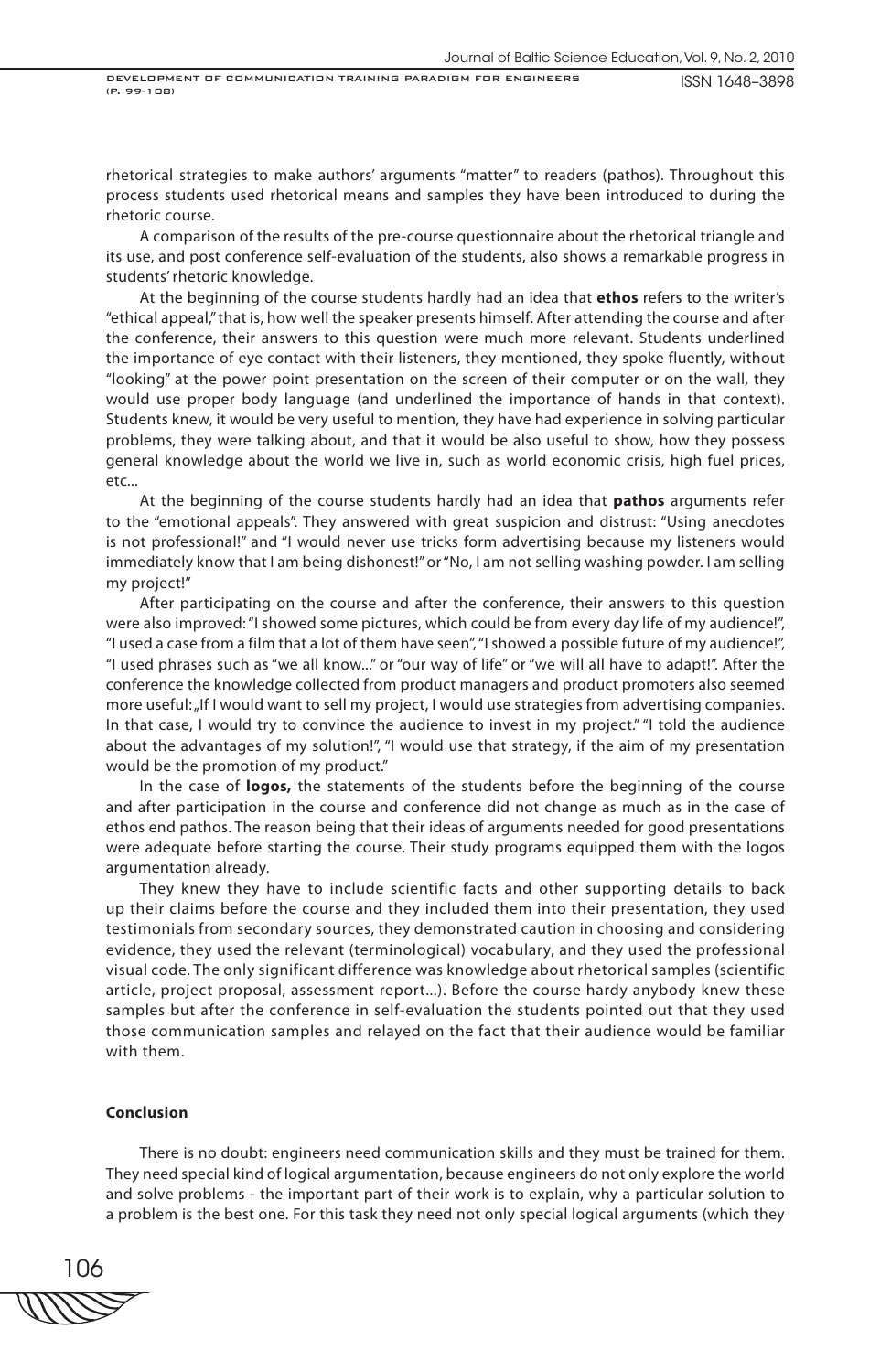learn in common curriculum for engineers) but they also need arguments from other angles of rhetorical triangle.

Engineering program students (and consequently also engineers) traditionally do not display great interest for "language" and "language use". And they usually do not respond very well to traditional language teaching techniques that include learning of grammar and writing of compositions. For that reason we developed a special course and tested a student conference, as a didactic method for rhetorical education of engineers. The results of our research showed that the students made a remarkable progress in their knowledge about the rhetorical triangle. But this is not all. The assessment of students' performances at the conference, carried out by a professor of engineering, a professor who performed the rhetoric course for students and by a language and communication professor from the language department showed that the structure of students' performances was accurately balanced between logos, ethos and pathos. It also showed the students' concerns for the addressee of the presentations and they included the right amount of visual support for their message and also showed a good level of using the body language. Also the analysis and evaluation of material prepared by students for the conference (the written papers and power-point presentations) of the introduced science topics, performed by a course leader, showed good results. Consequently, the comparison of the results of the precourse questionnaire about the rhetorical triangle and its use, and post conference self-evaluation of the students, also shows a remarkable progress in students' rhetoric knowledge. In short, our research confirmed the following:

- engineering students need specially developed courses and
- a student's conference is as a proper didactic tool for developing rhetoric and communication skills for the future engineers.

#### **References**

Abbas, T., Charles T. (2003). *[Handbook of mixed methods in social & behavioral research](http://www.google.com/books?id=F8BFOM8DCKoC&printsec=frontcover&dq=Kvalitativ+and+quantitative+methods&lr=&hl=sl&source=gbs_book_similarbooks).* USA: Sage Publication, Inc.

Aberšek, B. (2003). *Tehnologija sporazumevanja za inženirje: poslovno in strokovno sporazumevanje v teoriji in praksi*, Maribor, Sl: Fakulteta za strojništvo, (in Slovene).

Aberšek, B., Flašker, J. (2004). *How gears break.* Southampton, UK: WIT Press.

Aberšek, B. (2008a)*. Trends and guidelines of technical and natural science education. V:* Sborník přispěvků z mezinárodní konference*,* (Modernizace vysokoškolské výuky technických předmětů). 1. vyd. Hradec Králové: Gaudeamus, 15-23.

Aberšek, B.(2008b)*.* Future for science and engineering education*. Problems of Education in the 21st Century (Recent Issues in Education),* Vol. 6, 9-17.

Aberšek, B. (ed.), Skrbinek, A. (ed.) (2010). *Se strinjam za prihodnost: 4th. Students conference,* Maribor: Fakulteta za strojništvo: Fakulteta za elektrotehniko, računalništvo in informatiko, CD-ROM), (in Slovene).

[Ackrill, J. L.](http://en.wikipedia.org/wiki/J._L._Ackrill) (2001). *Essays on Plato and Aristotle*. USA: Oxford University Press.

Ahearn, A.L. (2000). Words Fail Us: the Pragmatic Need for Rhetoric in Engineering Communication. *Global Journal of Engineering Education*, Vol 4. No.1, 123-129.

Barras, R., (2002) *Scientist must write: A guide to better writing for scientists, engineers and students,* USA: Falmer Pr.

Bizzell, P., Herzberg, B. (2000). *The Rhetorical Tradition: Readings from Classical Times to the Present*, New York: Bedford/St. Martin's.

Campbell, M. J. (1993). *The Successful Engineer*. New York: McGraw-Hill.

"Engineering," entry in *New Encyclopedia Britannica Micropaedia*, l5th edition, 1997 revision.

Davison, S., Gordon, J.L and Robinson, J.A. (2005). Studying continuous improvement from a knowledge perspective. *[Knowledge-Based Systems,](http://www.sciencedirect.com/science/journal/09507051)*[Vol. 18, Issues 4-5,](http://www.sciencedirect.com/science?_ob=PublicationURL&_tockey=%23TOC%235652%232005%23999819995%23602139%23FLA%23&_cdi=5652&_pubType=J&view=c&_auth=y&_acct=C000048764&_version=1&_urlVersion=0&_userid=940034&md5=b4491e0c0909ce977f3c17df4201593d) 197-206.

Denzin, N*.* (2006). *Sociological Methods: A Sourcebook.* USA: Aldine Transaction.

Frede, Michael. (1987). *Essays in Ancient Philosophy*. Minneapolis: University of Minnesota Press.

107